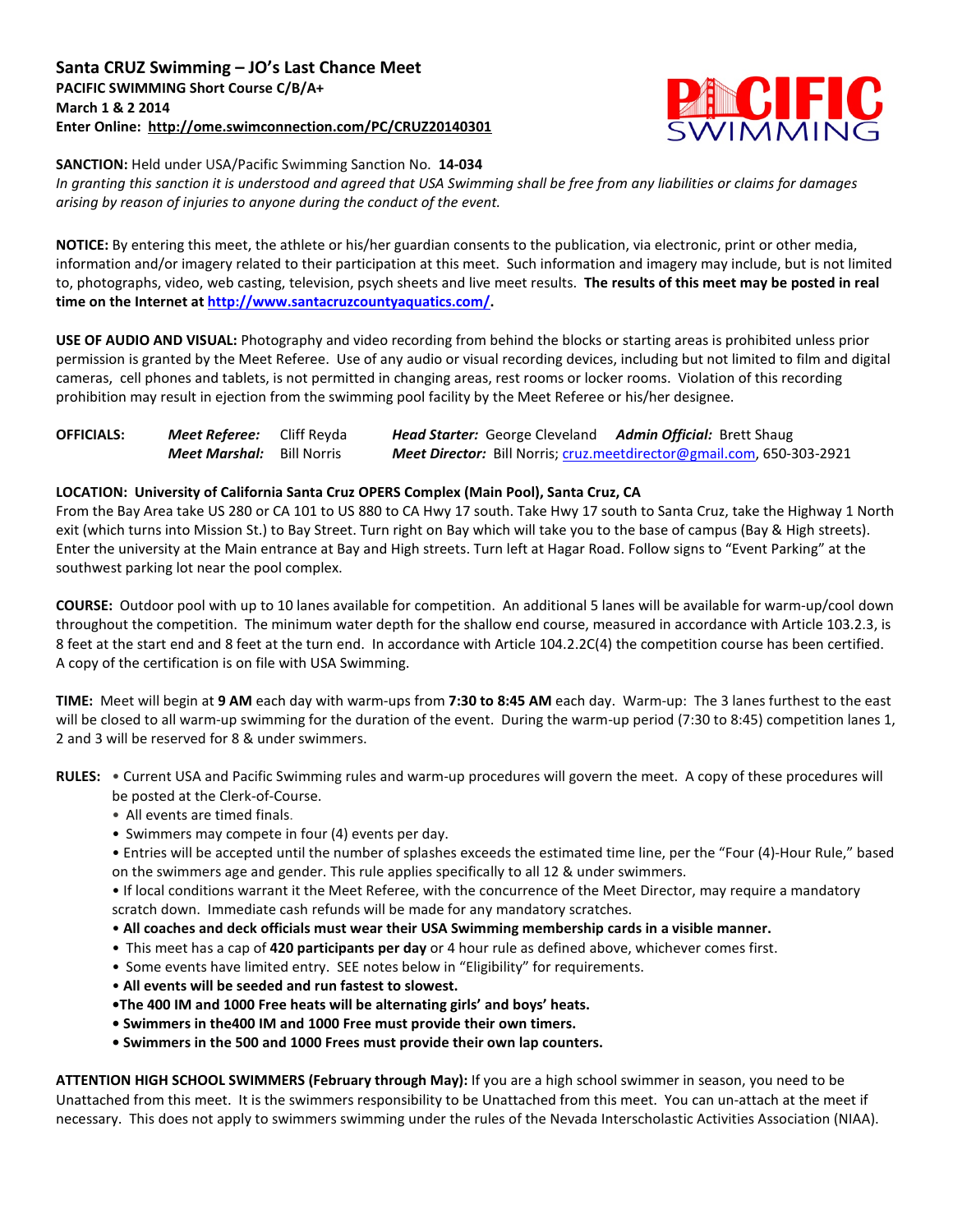# **Santa CRUZ Swimming – Last Chance for Champs Meet**

**March 1 & 2, 2014**

**UNACCOMPANIED SWIMMERS:** Any USA-S athlete-member competing at the meet must be accompanied by a USA Swimming member-coach for the purposes of athlete supervision during warm-up, competition and warm-down. If a coach-member of the athlete's USA-S Club does not attend the meet to serve in said supervisory capacity, it is the responsibility of the swimmer or the swimmer's legal guardian to arrange for supervision by a USA-S member-coach. The Meet Director or Meet Referee may assist the swimmer in making arrangements for such supervision; however, it is recommended that such arrangements be made in advance of the meet by the athlete's USA-S Club Member-Coach.

**RACING STARTS:** Swimmers must be certified by a USA-S member-coach as being proficient in performing a racing start, or must start the race in the water. It is the responsibility of the swimmer or the swimmer's legal guardian to ensure compliance with this requirement.

**RESTRICTIONS:** • Smoking and the use of other tobacco products is prohibited on the pool deck, in the locker rooms, in spectator seating, or standing areas and in all areas used by swimmers, during the meet and during warm-up periods.

- Sale and use of alcoholic beverages is prohibited in all areas of the meet venue.
- No glass containers are allowed in the meet venue.
- No propane heater is permitted except for snack bar/meet operations.
- All shelters must be properly secured.

• PLEASE DO NOT BRING YOUR DOGS TO THIS MEET. No animals are allowed in any area of the meet venue (which includes the parking lots) except service animals wearing a service animal vest and actually working to assist a disabled person. Even service animals who are not behaving properly (barking, jumping and the like) will be asked to leave the meet venue. UCSC does not allow dogs on campus and will issue citations if a dog (or other animal) is left in a car in a UCSC parking lot. • For safety and accessibility reasons the pool deck must be cleared of tents and chairs for all hard surface areas east of the bulkhead (the warm-up side of the pool).

• Except where venue facilities require otherwise, changing into or out of swimsuits other than in locker rooms or other designated areas is not appropriate and is strongly discouraged.

**ELIGIBILITY:** • Swimmers must be current members of USA-S and enter their name and registration number on the meet entry card as they are shown on their Registration Card. If this is not done, it may be difficult to match the swimmer with the registration and times database. The meet host will check all swimmer registrations against the SWIMS database and if not found to be registered, the Meet Director shall accept the registration at the meet (a \$10 surcharge will be added to the regular registration fee). Duplicate registrations will be refunded by mail.

• Swimmers in the "A" Division must have met at least the listed "PC-A" time standard. Swimmers in the "B" Division must have met at least the listed "PC-B" time standard. All entry times slower than the listed "PC-B" time standard will be in the "C" Division.

- Entries with "NO TIME" will be accepted (please note the following exceptions)
	- o Pacific 10 & under B-time required for the following events; events are limited to the 1st 32 entries in each gender. Times will be verified. Entries not meeting requirement will be scratched.
		- o #3 & #4 (12 & Under 200 Free)
		- o #35 & #36 (12 & Under 500 Free)
		- o #65 & #66 (12 and Under 200 I.M)
	- o Pacific 11/12 B-time required for the following events; events are limited to the 1st 32 entries in each gender.
	- Times will be verified. Entries not meeting requirement will be scratched.
		- o #13 & #14 (11/12 200 Breast)
		- o #31 & #32 (11/12 400 I.M.)
		- o #51 & #52 (11/12 200 Back)
		- o #59 & #60 (11/12 200 Fly)
		- o #69 & #70 (11 and Up 1000 Free)
- Entry times submitted for this meet will be checked against a computer database and may be changed in accordance with Pacific Swimming Entry Time Verification Procedures. Use the following link to the time standards: <http://www.pacswim.org/userfiles/cms/documents/263/timestandards-cba.pdf>
- Disabled swimmers are welcome to attend this meet and should contact the Meet Director or Meet Referee regarding any special accommodations on entry times and seeding per Pacific Swimming policy.
- Swimmers 19 years of age and over may compete in the meet for time only, no awards.
- The swimmer's age will be the age of the swimmer on the first day of the meet.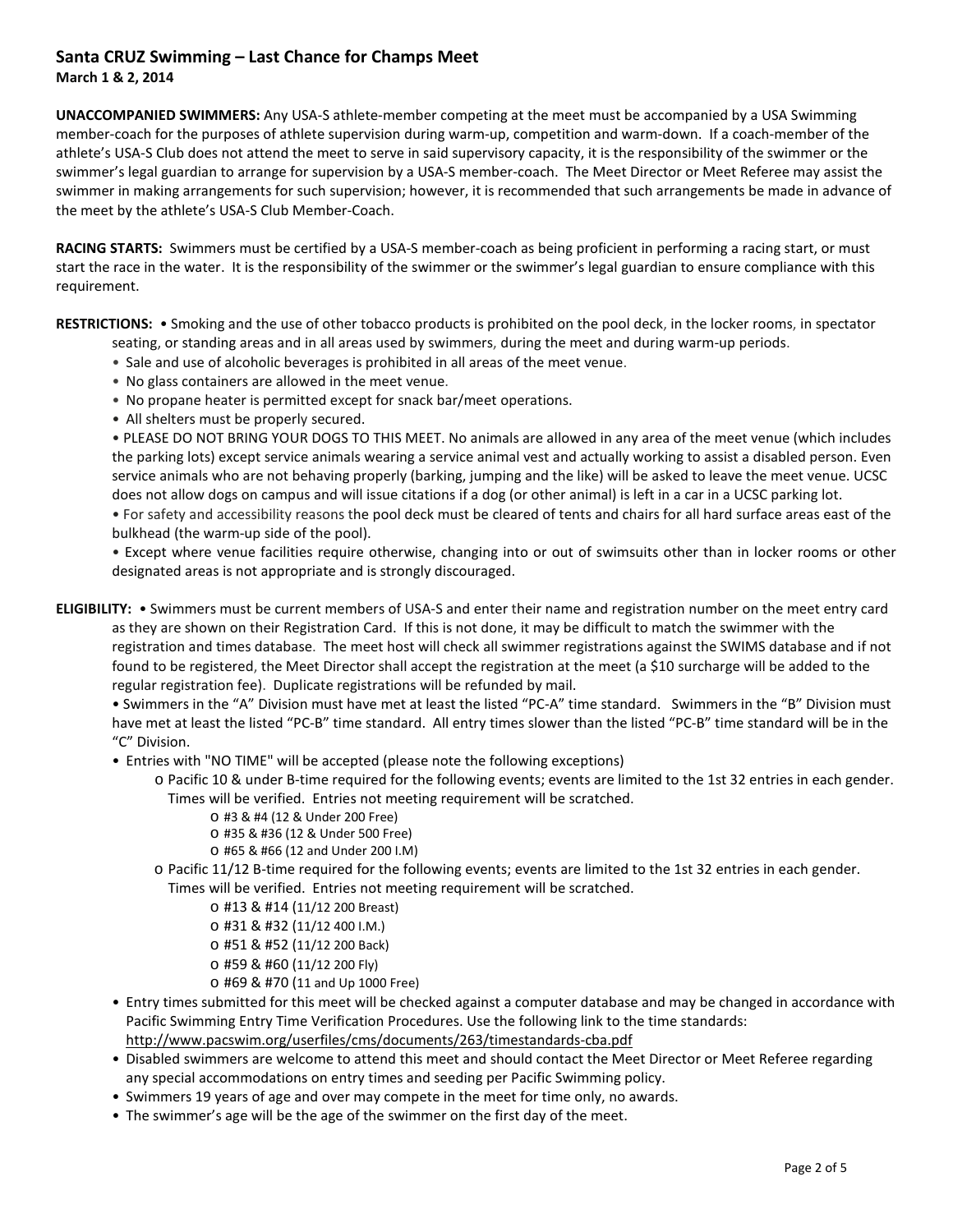### **Santa CRUZ Swimming – Last Chance for Champs Meet**

**March 1 & 2, 2014**

**ENTRY PRIORITY:** Zone 1 South (Z1S) entries postmarked by **Monday, February 10, 2014** or entered online by 11:59 p.m. **Monday,**  February 10, 2014 will be given priority acceptance. All entries from Zone 1 South, all other Pacific LSC zones, and other LSC's either postmarked by **Monday, February 17, 2014**, entered online by 11:59 p.m. **Wednesday, February 19, 2014**, or hand delivered by 8:00 p.m. **Wednesday, February 19, 2014** will be considered in the order that they were received or until meet cap is reached.

**ENTRY FEES:** \$2.75 per event plus an \$8.00 participation fee per swimmer. Entries will be rejected if payment is not sent at time of request.

**ONLINE ENTRIES:** To enter online go t[o http://ome.swimconnection.com/PC/CRUZ20140301](http://ome.swimconnection.com/PC/CRUZ20140301) to receive an immediate entry confirmation. This method requires payment by credit card. Swim Connection LLC charges a processing fee for this service, equal to \$1 per swimmer plus 5% of the total Entry Fees. Please note that the processing fee is a separate fee from the Entry Fees. If you do not wish to pay the processing fee, enter the meet using a mail entry. **Entering online is a convenience, is completely voluntary, and is in no way required or expected of a swimmer by Pacific Swimming.** Online entries will be accepted through **Wednesday**, **February 19, 2014.**

**MAILED OR HAND DELIVERED ENTRIES**: Entries must be on the attached consolidated entry form. Forms must be filled out completely and printed clearly with swimmers best time. Entries must be postmarked by midnight, **Monday, February 17th, 2014** or hand delivered by 6:30 p.m. **Wednesday, February 19th, 2014**. No late entries will be accepted. No refunds will be made, except mandatory scratch downs. Requests for confirmation of receipt of entries should include a self-addressed envelope.

| Make check payable to:           | <b>Santa Cruz Aquatics</b> |
|----------------------------------|----------------------------|
| Mail or hand deliver entries to: | <b>Bill Norris</b>         |
|                                  | <b>Swim Meet Entries</b>   |
|                                  | 7 Lawridge Road            |
|                                  | Santa Cruz, CA 95060       |

**CHECK-IN:** The meet will be deck seeded. Swimmers must check-in at the Clerk-of-Course. Close of check-in for all individual events shall be no more than 60 minutes before the estimated time of the start of the first heat of the event. No event shall be closed more than 30 minutes before the scheduled start of the session. Swimmers who do not check in will not be seeded and will not be allowed to compete in that event.

**SCRATCHES:** Swimmers entered in an individual event that they have checked in for, must swim in the event unless they notify the clerk of the course before seeding for that event has begun. Swimmers who miss an event they have checked in for will not be penalized by the loss of the next event they have entered.

**AWARDS:** Ribbons will be given for 1-8th place by division (C/B/A+) and by age groups (8/U, 9-10, 11-12, 13-14, 15-18) regardless of age defined by each event. (ie. 12 & Under events will award 8/U, 9-10, 11-12). 'A' medals will be awarded to those achieving a new 'A' time. 19 & Older swimmers will not be awarded.

**ADMISSION:** Free. A two day program will be available for \$2.00

**REFRESHMENTS:** A snack bar will be available throughout the competition. Coaches and working deck officials will be provided lunch. Hospitality will serve refreshments to timers and volunteers.

**MISCELLANEOUS:** No overnight parking is allowed. Facilities will not be provided after meet hours. **Clubs are requested to provide Stroke and Turn, or Deck officials and timing lane assignments will also be required based on total entries by club.**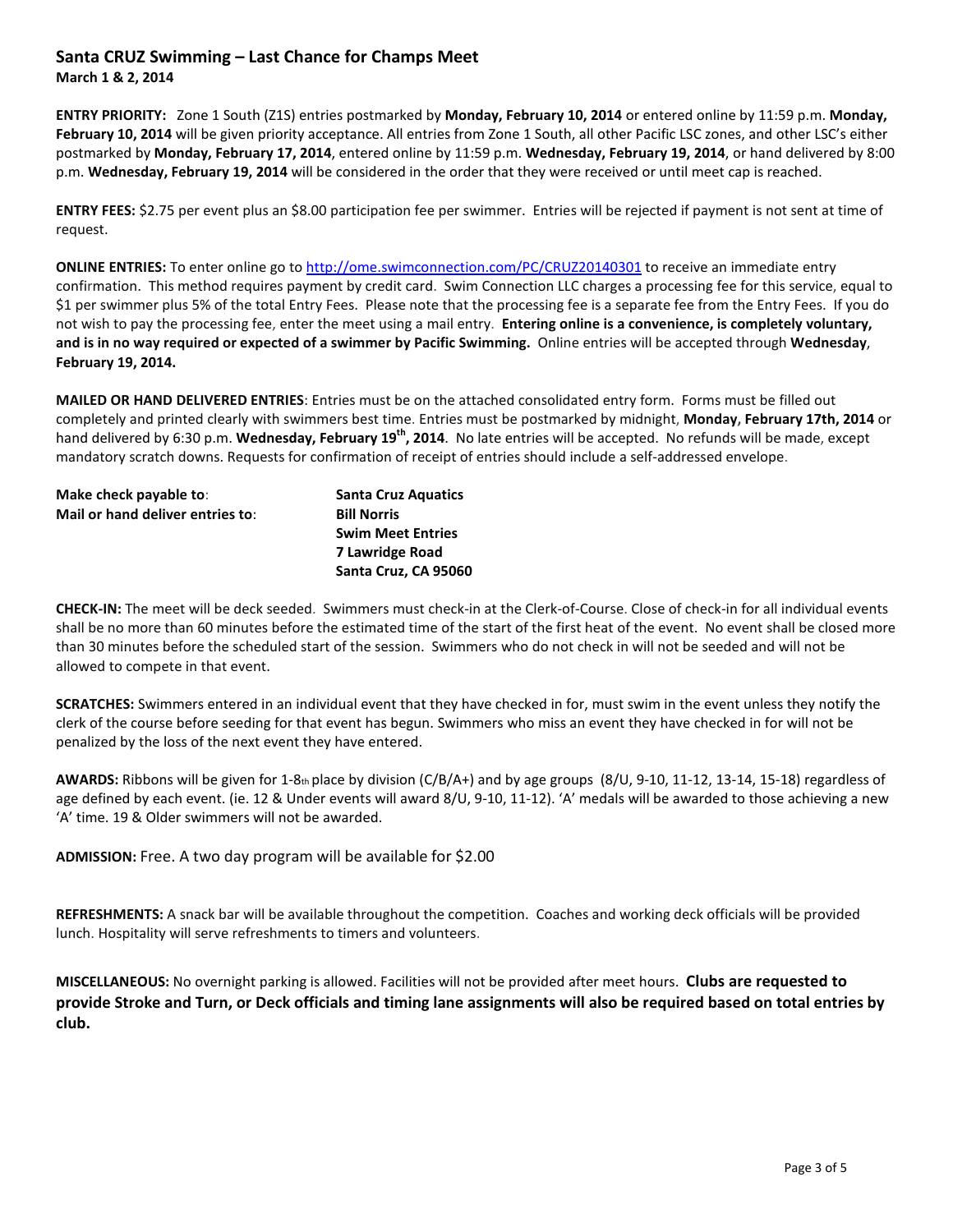## **Santa CRUZ Swimming – Last Chance for Champs Meet**

**March 1 & 2, 2014**

#### **EVENT SUMMARY**

|           |                | Saturday March 1, 2014 |                 | Sunday March 2, 2014 |                 |                 |            |  |  |  |
|-----------|----------------|------------------------|-----------------|----------------------|-----------------|-----------------|------------|--|--|--|
| 8 & UN    | $9 - 10$       | 11-12                  | 13/Over         | 8 & UN               | $9 - 10$        | $11 - 12$       | 13/Over    |  |  |  |
| 200 Free  | 200 Free       | 200 Free               | <b>500 Free</b> | <b>500 Free</b>      | <b>500 Free</b> | <b>500 Free</b> | 200 Free   |  |  |  |
| 25 Free   | 100 IM         | 100 IM                 | 200 Breast      | 50 Free              | 100 Breast      | 100 Breast      | 100 Breast |  |  |  |
| 100 IM    | 50 Breast      | 50 Breast              | 100 Back        | 100 Breast           | 50 Back         | 50 Back         | 200 Back   |  |  |  |
| 50 Breast | 100 Back       | 200 Breast             | $100$ fly       | 25 Breast            | 50 Fly          | 200 Back        | 200 Fly    |  |  |  |
| 100 Back  | <b>100 Flv</b> | 100 Back               | 100 Free        | 50 Back              | 100 Free        | 50 fly          | 50 Free    |  |  |  |
| 25 Back   | 50 Free        | <b>100 Fly</b>         | 400 IM          | 25 Back              | 200 IM          | 200 Fly         | 200 IM     |  |  |  |
| 100 Fly   |                | 50 Free                |                 | 50 Fly               |                 | 100 Free        | 1000 Free  |  |  |  |
| 25 Fly    |                | 400 IM                 |                 | 100 Free             |                 | 200 IM          |            |  |  |  |
| 50 Free   |                |                        |                 |                      |                 | 1000 Free       |            |  |  |  |

### **EVENTS**

| Saturday March 1, 2014 |                                |                      |                                |                              |  | Sunday March 2, 2014          |                                |                       |                                |                              |  |  |
|------------------------|--------------------------------|----------------------|--------------------------------|------------------------------|--|-------------------------------|--------------------------------|-----------------------|--------------------------------|------------------------------|--|--|
| Warm-up 7:30-8:45      |                                |                      |                                |                              |  | Warm-up 7:30-8:45             |                                |                       |                                |                              |  |  |
| Girls<br><b>EVENT#</b> | <b>Time</b><br><b>Standard</b> | <b>EVENT</b>         | <b>Time</b><br><b>Standard</b> | <b>Boys</b><br><b>EVENT#</b> |  | <b>Girls</b><br><b>EVENT#</b> | <b>Time</b><br><b>Standard</b> | <b>EVENT</b>          | <b>Time</b><br><b>Standard</b> | <b>Boys</b><br><b>EVENT#</b> |  |  |
| $\mathbf{1}$           | <b>NT</b>                      | 13 & Up 500 Free     | <b>NT</b>                      | $\overline{2}$               |  | 35                            | 8:38.94                        | 12 & Under 500 Free * | 8:18.99                        | 36                           |  |  |
| 3                      | 3:07.59                        | 12 & Under 200 Free* | 3:08.89                        | 4                            |  | 37<br><b>NT</b>               |                                | 13 & Up 200 Free      | <b>NT</b>                      | 38                           |  |  |
| 5                      | <b>NT</b>                      | 8 & Under 25 Free    | <b>NT</b>                      | 6                            |  | 39                            | <b>NT</b>                      | 8 & Under 50 Free     | <b>NT</b>                      | 40                           |  |  |
| 7                      | NT                             | 12 & Under 100 I.M.  | <b>NT</b>                      | 8                            |  | 41                            | <b>NT</b>                      | 13 & Up 100 Breast    | NT                             | 42                           |  |  |
| 9                      | <b>NT</b>                      | 13 & Up 200 Breast   | <b>NT</b>                      | 10                           |  | 43                            | <b>NT</b>                      | 12 & Under 100 Breast | <b>NT</b>                      | 44                           |  |  |
| 11                     | <b>NT</b>                      | 12 & Under 50 Breast | <b>NT</b>                      | 12                           |  | 45                            | <b>NT</b>                      | 8 & Under 25 Breast   | <b>NT</b>                      | 46                           |  |  |
| 13                     | 3:26.29                        | 11/12 200 Breast *   | 3:26.69                        | 14                           |  | 47                            | <b>NT</b>                      | 13 & Up 200 Back      | <b>NT</b>                      | 48                           |  |  |
| 15                     | <b>NT</b>                      | 13 & up 100 Back     | <b>NT</b>                      | 16                           |  | 49                            | <b>NT</b>                      | 12 & Under 50 Back    | <b>NT</b>                      | 50                           |  |  |
| 17                     | <b>NT</b>                      | 12 & Under 100 Back  | <b>NT</b>                      | 18                           |  | 51                            | 3:05:29                        | 11/12 200 Back *      | 3:04:09                        | 52                           |  |  |
| 19                     | <b>NT</b>                      | 8 & Under 25 Back    | <b>NT</b>                      | 20                           |  | 53                            | <b>NT</b>                      | 8 & Under 25 Back     | <b>NT</b>                      | 54                           |  |  |
| 21                     | <b>NT</b>                      | 13 & Up 100 Fly      | <b>NT</b>                      | 22                           |  | 55                            | <b>NT</b>                      | 13 & Up 200 Fly       | <b>NT</b>                      | 56                           |  |  |
| 23                     | <b>NT</b>                      | 12 & Under 100 Fly   | <b>NT</b>                      | 24                           |  | 57                            | <b>NT</b>                      | 12 & Under 50 Fly     | <b>NT</b>                      | 58                           |  |  |
| 25                     | <b>NT</b>                      | 8 & Under 25 Fly     | <b>NT</b>                      | 26                           |  | 59                            | 3:09.99                        | 11/12 200 Fly *       | 3:14:79                        | 60                           |  |  |
| 27                     | <b>NT</b>                      | 13 & Up 100 Free     | <b>NT</b>                      | 28                           |  | 61                            | <b>NT</b>                      | 12 & Under 100 Free   | <b>NT</b>                      | 62                           |  |  |
| 29                     | <b>NT</b>                      | 12 & Under 50 Free   | <b>NT</b>                      | 30                           |  | 63                            | <b>NT</b>                      | 13 & Up 50 Free       | <b>NT</b>                      | 64                           |  |  |
| 31                     | 6:29.09                        | 11/12 400 I.M. *     | 6:29.69                        | 32                           |  | 65                            | 3:30.29                        | 12 and Under 200 I.M* | 3:30.59                        | 66                           |  |  |
| 33                     | <b>NT</b>                      | 13 & Up 400 I.M.     | <b>NT</b>                      | 34                           |  | 67                            | <b>NT</b>                      | 13 & Up 200 I.M       | <b>NT</b>                      | 68                           |  |  |
|                        |                                |                      |                                |                              |  | 69                            | 14:44.99                       | 11 & up 1000 Free *   | 14:50.99                       | 70                           |  |  |

**Time standard required for each event noted in table above, see Eligibility section for details. Standards set according to Pacific Swimming 'B' time standard of youngest age group permitted in event. Times will be verified. Entries that do not meet time standard requirement will be scratched. Refunds or alternative races will not be offered. A maximum of 32 entries per event.**